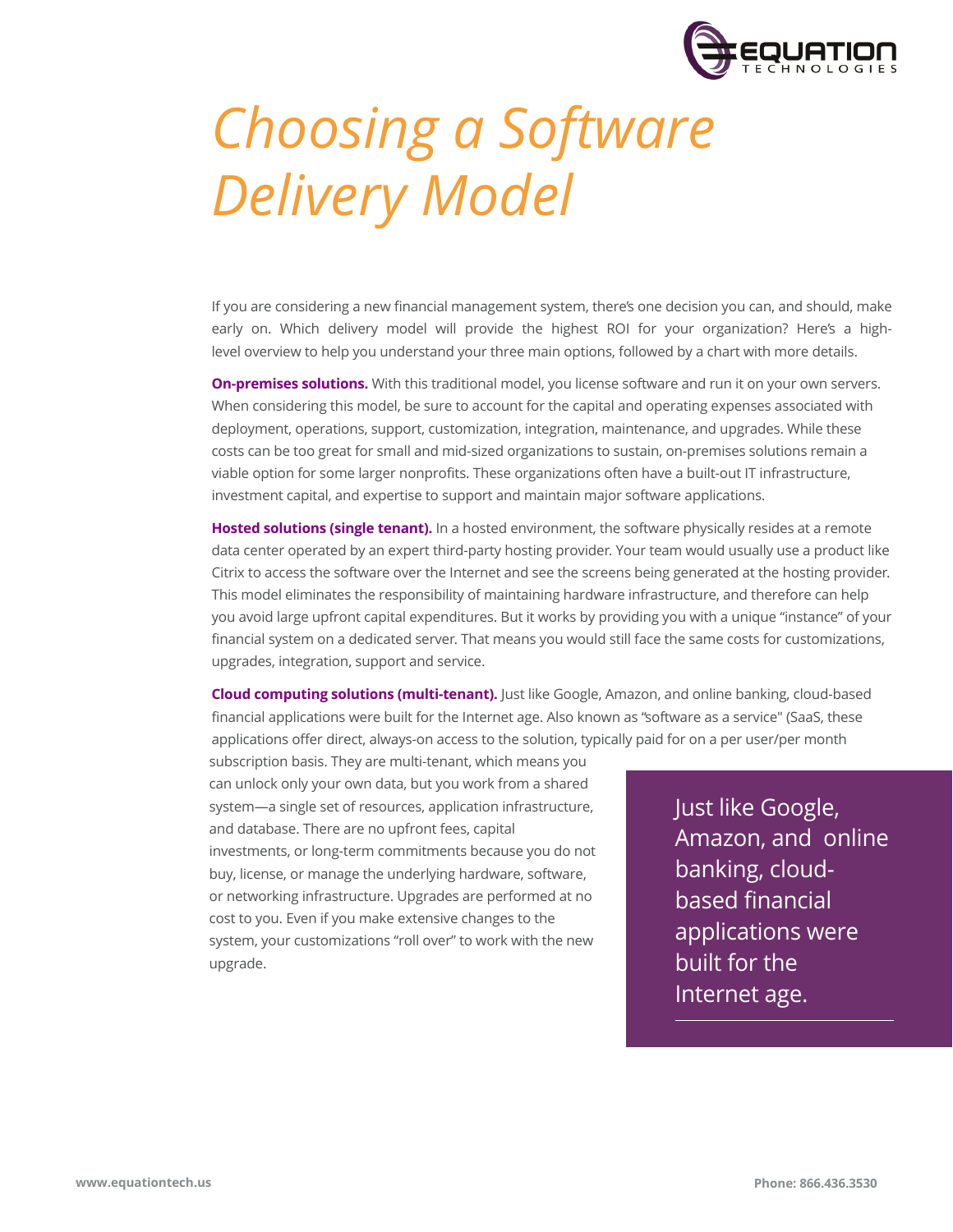## **Software delivery models at a glance**

|                                   | <b>On-premises software</b>                                                                                                               | <b>Hosted software</b>                                                                                               | <b>Cloud computing/SaaS</b>                                                                                                                                                                                                 |
|-----------------------------------|-------------------------------------------------------------------------------------------------------------------------------------------|----------------------------------------------------------------------------------------------------------------------|-----------------------------------------------------------------------------------------------------------------------------------------------------------------------------------------------------------------------------|
| <b>Application</b><br>development | Developed for the 1980s<br>innovation of client/server,<br>Windows-based computing.                                                       | Runs on-premises software in a<br>third-party data center and<br>adds a layer for online delivery<br>(e.g., Citrix). | Developed from the ground up<br>for online delivery.                                                                                                                                                                        |
| <b>Deployment</b>                 | Installed on the customer's<br>own hardware.                                                                                              | Installed on a third-party<br>vendor's hardware - delivered<br>via an internet connection.                           | A single vendor both develops<br>and operates the applications -<br>delivered via an internet<br>connection.                                                                                                                |
| Implementation                    | Usually 3-6 months.                                                                                                                       | Usually 3-6 months.                                                                                                  | Usually 6-12 weeks.                                                                                                                                                                                                         |
| Customization                     | Can be expensive and time<br>consuming. Risk of "dead-end"<br>customizations that break when<br>new versions of software are<br>released. | Same as on-premises.                                                                                                 | Clickable configurations<br>replace costly customization<br>and do not break with<br>application upgrades.                                                                                                                  |
| User interface                    | Designed for Windows<br>machines in a client/server<br>environment, and not always<br>optimized for ease of use and<br>learning.          | Same as on-premises, with an<br>extra layer for presentation<br>(e.g., Citrix).                                      | Designed from scratch for the<br>Web environment, to match the<br>paradigm users expect and are<br>familiar with. Built from the<br>ground up to be easy to use on<br>multiple devices, with multiple<br>operating systems. |
| <b>Upgrades</b>                   | 12+ months.                                                                                                                               | Same as on-premises.                                                                                                 | Generally quarterly.                                                                                                                                                                                                        |
| Integration                       | Difficult and expensive.                                                                                                                  | Same as on-premises.                                                                                                 | Readily available via application<br>programming interfaces (APIs).                                                                                                                                                         |
| <b>IT Support</b>                 | Generally provided by<br>the customer.                                                                                                    | Same as on-premises, but<br>complicated by existence of<br>third-party hosting vendor.                               | Generally included in the<br>package from vendor.                                                                                                                                                                           |
| Multi-tenancy                     | Not multi-tenant. Each<br>instance of the application<br>requires its own hardware/<br>software/networking<br>environment.                | Same as on-premises.                                                                                                 | Applications are designed to<br>be multi-tenant.                                                                                                                                                                            |
| <b>Hardware</b><br>requirements   | Requires a specific operating<br>environment.                                                                                             | Same as on-premises.<br>Users typically limited to<br>Windows only.                                                  | Delivered via a Web browser so<br>generally operating system- and<br>browser-agnostic.                                                                                                                                      |